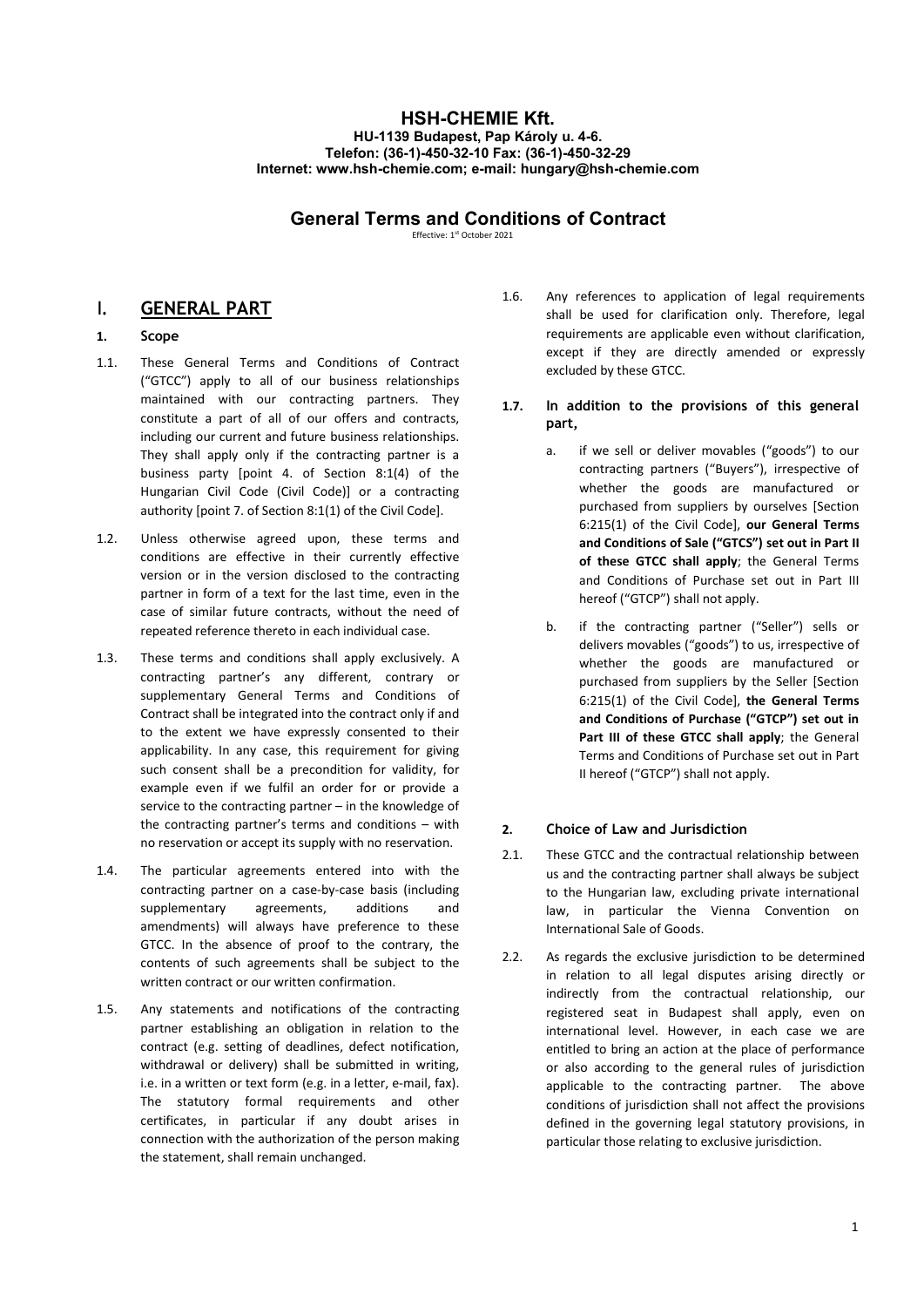# II. GENERAL TERMS AND CONDITIONS OF SALE (GTCS)

# 1. Scope of application

The general terms and conditions of contract set out in this Part II ("GTCC") shall apply in addition to the general provisions of Part I if we sell or deliver movables ("goods") to our contracting partners ("Buyers") irrespective of whether the goods are manufactured or purchased from suppliers by ourselves [Section 6:215(1) of the Civil Code].

# 2. Contracting

- 2.1 Our offers may be freely changed and are not binding. It also applies if we sell catalogues, technical documents or other product descriptions to a Buyer, except if the use of such is designated as expressly binding.
- 2.2 An order placed by the Buyer shall be deemed as a binding contractual offer. Unless otherwise indicated in the order, we are entitled to accept such contractual offer within 14 days after its receipt. Acceptance may be in writing (e.g. by confirmation of the order) or by delivery of the goods to the Buyer.

## 3. Fees; Terms of Payment

- 3.1 Unless expressly otherwise agreed upon, our prices shall be understood (net) ex works, excluding the statutory value added tax and the costs of packaging. Packaging will not be taken back and will become property of the Buyer, with the exception of transport packaging complying with the packaging requirements. The transport packaging returned shall be clean, free of foreign matters and sorted by various types of packaging.
- 3.2 We reserve the right to change our prices as appropriate if any unforeseeable decrease or increase in costs occurs after conclusion of the contract, in particular due to a change in the costs of purchase, costs of materials, etc. It applies, among others, to introduction and/or increase of the costs payable to the State (e.g. duties, customs duties or taxes), to the increase of costs of transport and/or insurance, and to the increase of tidal and similar fees. Such costs will be confirmed to Buyer upon request.
- 3.3 Deduction of a discount shall be subject to a separate written agreement.
- 3.4 The basis of the invoice is the net value of the Product, and its final amount also contains the lawful VAT. The Product fee of the packing material is paid by the Vendor except if it is expressly indicated on the invoice differently. Vendor accepts empty returned packing materials only for compensation. In the lack of an agreement the deadline of payment is 30 days after fullfilment and the method of payment is bank transfer. The payment deadline is the day when the countervalue of the invoice appears either on the bank account or in the cashier desk of Vendor. Vendor is entitled to refuse the order, provided Vendor has an expired or invoiced but not yet due claim against Buyer that jointly exceeds the credit limit that is given by the Hungarian Branch

Office of Coface. In case of late payment Vendor will charge as late payment interest an annual interest corresponding to the prevailing prime interest rate of the central bank +7%. The Buyer being late, is obliged to cover all the notification and collection costs. The claims of Vendor are managed by Coface Hungary Services Kft. In the case of payment delay Vendor is entitled to withdraw the payment deadlines and to ask pre-payment for the non paid deliveries and to consider all the non due invoices issued to Vendor to be due right away].

- 3.5 The Buyer shall have the right to make a setoff and to withhold performance only to the extent his counterclaim has been finally established, is not contested or has been acknowledged by us. Furthermore, the Buyer shall be entitled to exercise his right to withhold performance if his counterclaim is based on the same contractual relationship.
- 3.6 If it becomes obvious after conclusion of the contract that our claim for payment of the purchase price is threatened by the Buyer's deficient capability of performance (e.g. due to accumulation of a large amount of tax debts, his being qualified as a non-reliable taxpayer, institution of voluntary or involuntary dissolution proceedings, ordering of liquidation proceedings), we will be entitled to refuse performance in accordance with the statutory provisions and, if appropriate, to withdraw from the contract after setting a deadline [Section 6:139 (1)-(2), Section 6:151 of the Civil Code].

## 4. Deliveries; Transfer of Risk

- 4.1 Unless otherwise agreed upon, delivery shall be carried out from a warehouse, which is the place of performance at the same time. If so requested by the Buyer, the goods will be dispatched to another place of destination at the Buyer's cost and risk. In such a case we are entitled to determine the type of transport (in particular the forwarding agent, the route of transport and packaging) ourselves. If transport has been agreed upon, terms and dates of delivery shall apply to the date of transfer to the forwarding agent, the carrier or the third party entrusted with transport. The goods will be dispatched without insurance. Insurance may be concluded at the Buyer's cost.
- 4.2 The risk of accidental loss and accidental deterioration of the goods (risk of damage) shall pass to the Buyer when the goods are transferred. If any sale is carried out with transport to a place other than the place of performance, the risk of accidental loss or accidental deterioration (risk of damage) and the risk of delay shall pass to the forwarding agent, carrier or the party designated to perform transport at the time the goods are delivered.
- 4.3 We are entitled to perform partial delivery provided that it can be used by the Buyer for the purpose to be achieved by the contract provided that the Buyer will incur no extra costs therefor. We will inform the Buyer of each partial delivery, if any, in due course in advance.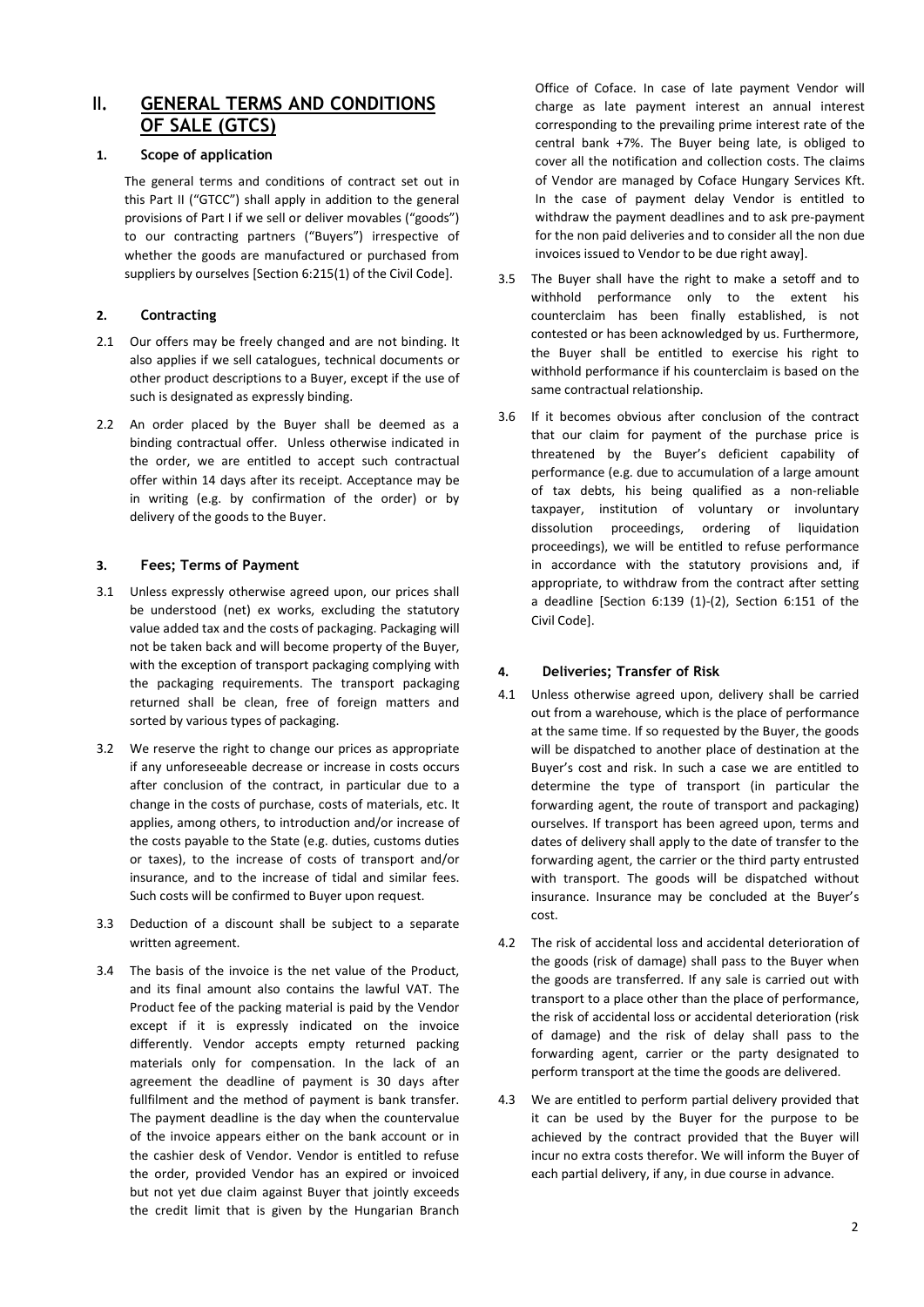#### 5. Delivery Dates; Late Delivery; Non-delivery

- 5.1 In the event the terms of delivery are not indicated as expressly fixed in the confirmation of the order, all terms of delivery given by us will be approximate only.
- 5.2 The terms of delivery will be extended or the delivery dates will be postponed by the duration of prevention caused by a *force majeure* event or any other unforeseeable circumstances beyond our control, such as layoff, breakdown, natural disasters and difficulties in the purchase of raw materials. If any such event occurs, we shall inform the Buyer immediately in writing; and simultaneously inform the Buyer of the expectable duration of such event. If any such event lasts for more than three months, both parties will be entitled to withdraw from the contract. In such a case we will repay the consideration already paid.
- 5.3 Having regard also to the provisions of section 7.2 of these GTCS, we are not liable for any late delivery or nondelivery if the delay in or failure of delivery has occurred due to fulfilment of our obligations under the REACH European regulation on chemicals.

### 6. Warranty

- 6.1 The Buyer shall inspect the goods delivered for defects upon their acceptance. If any defect is found during such inspection or, for a non-recognizable defect, later, he shall inform us with no delay in writing. For goods intended to be installed or for other further processing, inspection shall be carried out always immediately before processing.
- 6.2 The provisions of section 6.1 above shall apply also to excess and short deliveries, as well as mistaken deliveries.
- 6.3 According to the REACH European regulation on chemicals, the relevant identified use of the goods delivered cannot be construed either as an agreement on the relevant contractual characteristics of the relevant goods or as their use contemplated in the contract.
- 6.4 If a defect exists and we have been timely informed thereof, we are entitled to provide subsequent performance within the appropriate time limit, at our own discretion, either by repairing the defect or delivering a thing free of defects, in the course of which we are entitled to attempt performance subsequently at least two times. If the defect actually exists, the expenses required for subsequent performance shall be borne by us. In the event the appropriate time limit lapses unsuccessfully or subsequent performance fails or it cannot be expected of the Buyer, the Buyer will be entitled, at his own discretion, either to ask for a decrease (reduction) in the consideration or to withdraw from the contract in compliance with the statutory provisions. The Buyer shall be entitled also to enforce claims for expenses and compensation of damages under section 7 of these GTCS.
- 6.5 Pursuant to Section 6:163(1) of the Civil Code, the right to warranty for material defects and legal defects shall lapse, as a rule, after one year from delivery of the

goods. The above deviations from the limitation period shall not apply to the Buyer's claims for damages for which we have unlimited liability under section 7.2 of these GTCS.

- 6.6 The above limitation periods set out in section 6.5 of these GTCS shall apply also to the Buyer's contractual and non-contractual claims for damages based on the defects of the goods.
- 6.7 In the event any of our suppliers is liable for a defect, the Buyer shall enforce any potential claim first against such supplier, except if it cannot be expected of the Buyer. To this end and to the extent required, we will assign our claims raised against the supplier for the defect to the Buyer and the Buyer shall accept such assignment. The Buyer shall enforce his rights vis-á-vis our supplier by means of judicial proceedings. The Buyer shall be entitled to enforce any claim under these GTCC against us when and to the extent it is not possible to enforce such claims against our suppliers.

# 7. Liability

- 7.1 Any claims for damages may only be raised against us under the following provisions of section 7 of these General Terms and Conditions of Contract; otherwise such claims are excluded.
- 7.2 We bear liability for damages caused by a wrongful act to life, physical integrity and health and by a wilful act and gross negligence in accordance with the statutory provisions. Pursuant to statutory provisions, we are held liable further if we conceal a defect in bad faith or have undertaken a guarantee for the quality of the goods. The same applies to the Buyer's claims under the act on product liability.
- 7.3 With the exception of the above, our liability for damages is excluded, except if we have infringed any of our material contractual obligations. However, in such a case our liability is limited to typically occurring unforeseeable damages. Material contractual obligations shall mean those the fulfilment of which is a precondition for appropriate implementation of the contract and in respect of which the contracting partner should and may rely on fulfilment.
- 7.4 If we provide any technical information or act as a consultant and such information or consultancy does not fall within the scope of the services to be provided by us, we will exclude all liability.
- 7.5 These exclusions and limitations of liability apply to the same extent also to our management bodies, legal representatives, employees and other fulfilment partners.

### 8. Withdrawal / Termination

The Buyer may withdraw from or terminate the contract for any breach of duty other than a defect if the liability for the breach of duty lies on us.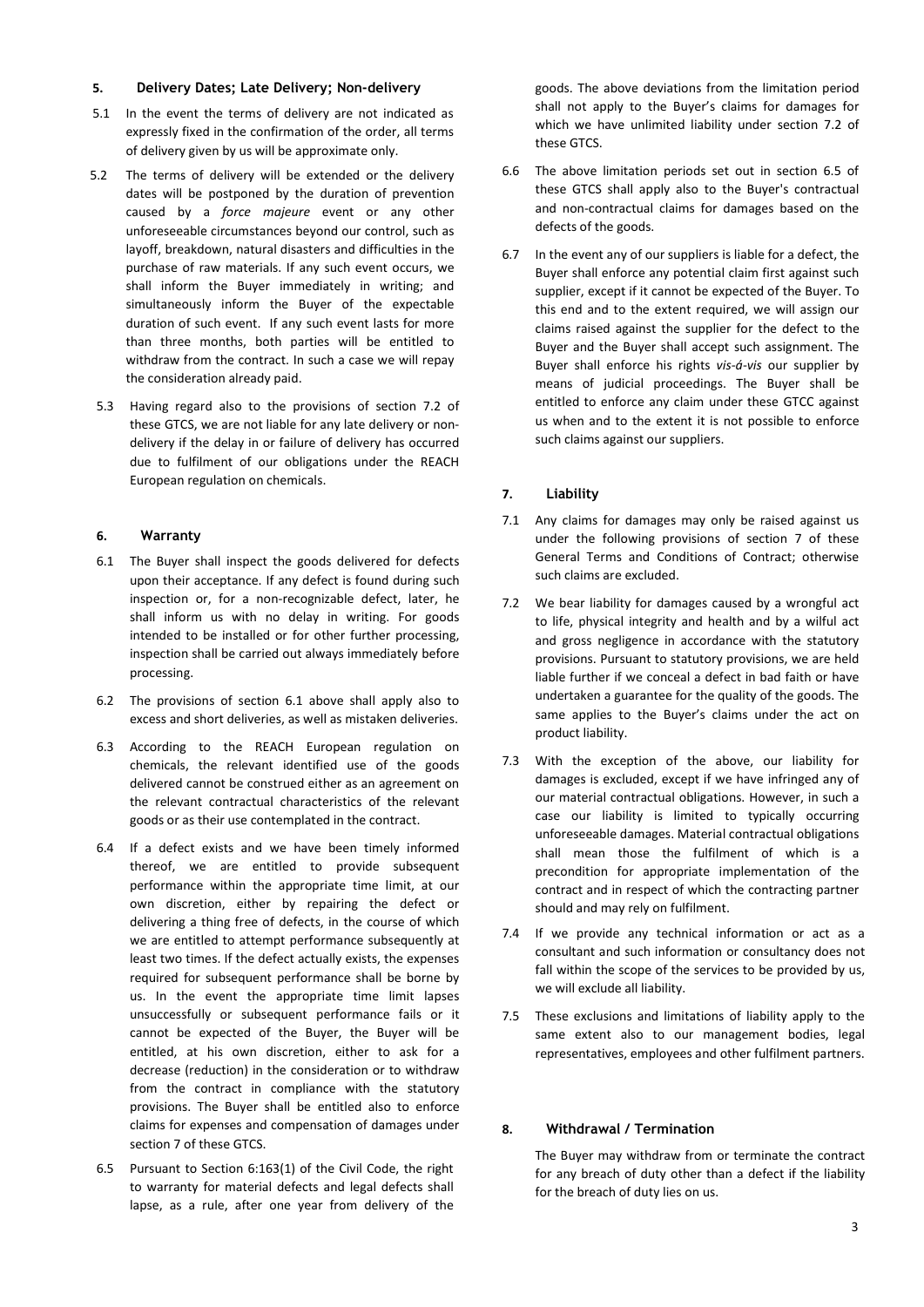#### 9. Reservation of Title

- 9.1 We reserve our title to the goods delivered by us until receipt of all payments arising from our business relationship with the Buyer.
- 9.2 Should the Buyer show any infringing conduct, in particular in the case of late payment, we will be entitled to take the goods delivered back. Any reclaim of the goods delivered shall always be deemed as withdrawal from the contract. After the goods delivered have been taken back, we will be entitled to sell them; to settle the income from sale against the Buyer's debts reduced by the reasonable costs of sale.
- 9.3 The Buyer shall be entitled to resell the goods in normal course of business, however, he shall hereby assign to us all of the amounts due to him from such resale from the recipient or third parties, up to the amount of the final amount of the invoice (including value added tax), irrespective of whether the goods have been sold without or after processing. After such assignment, the Buyer will remain entitled to collect such outstanding debts. It shall not affect our right to collect the debts on our own. However, we undertake not to collect the debts until the Buyer fulfils his payment obligations against us, is not in default of payment and no request has been submitted for voluntary dissolution for accumulation of a significant debt, for classification of the taxpayer as an unreliable taxpayer, for institution of voluntary or involuntary dissolution proceedings or for ordering liquidation proceedings. If this is case, we may require the Buyer to inform us on the debts assigned and the relevant debtors, to provide us all data necessary for collection, to deliver the relevant documents and to inform the debtors of the assignment.
- 9.4 Our goods shall always be processed or transformed by the Buyer for ourselves. If our goods are processed together with objects owned by us, we will acquire the title to the new thing in the proportion of the value of our goods and the other things processed as at the date of processing. In all other respects the thing created by the processing shall be subject to the same rules as the goods delivered under reservation of title.
- 9.5 If our goods are combined integrally with objects not owned by us, we will acquire the title to the new thing in the proportion of the value of our goods and the other things processed as at the date of combination. If the combination is carried out so that the Buyer's thing has to be considered the main object, it shall be construed as the Buyer's commensurate transfer of title to us. The Buyer will handle the exclusive title or co-title so established as a deposit.
- 9.6 The Buyer shall maintain comprehensive insurance against the ordinary risks for the goods being under reservation of title and certify the existence of such insurance at our request. The Buyer hereby assigns his insurance claims, if any, to us.
- 9.7 If the value of the securities provided to us exceed our total debt by more than 25%, we will be required to release or re-transfer the appropriate securities at the Buyer's request; we will have a right of choice in respect of such securities.
- 9.8 Should the above provisions relating to title be not applicable under the law of the country where the goods are located, it shall be construed so that the title to the goods will remain with us until the appropriate invoice for delivery is settled. If it is not permitted either but the law of the country where the goods are located allows us to maintain other security rights for the goods, we may exercise all of our such rights. The Buyer shall cooperate in taking the appropriate measures we will take in order to protect our title to the goods or our substitute right thereto.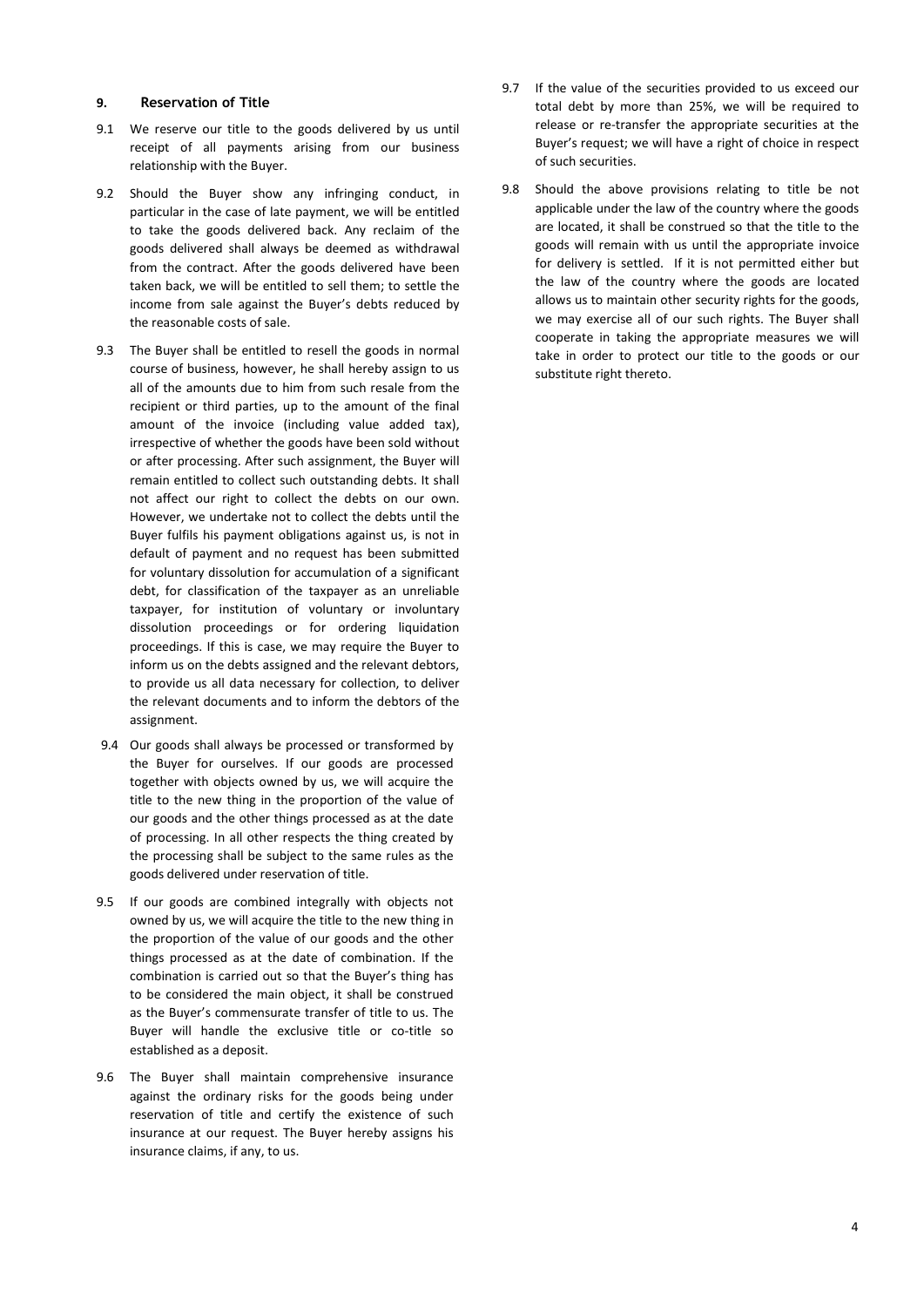# III. GENERAL TERMS AND CONDITIONS OF PURCHASE ("GTCP")

### 1. Scope of application

The General Terms and Conditions of Purchase of this Part III ("GTCP") shall apply in addition to the general provisions of the General Part in Part I when a contracting partner ("Seller") sells or delivers movables ("goods") to us, irrespective of whether the goods are manufactured or purchased from suppliers by the Seller [Section 6:215(1) of the Civil Code].

### 2. Contracting

- 2.1 Our orders shall be deemed as binding at the earliest when they are submitted in writing or confirmed in writing.
- 2.2 The Seller shall accept our orders within 2 weeks. Late acceptance shall be deemed as a new offer and needs our written acceptance.

### 3. Deliveries; Transfer of Risk; Late Acceptance

- 3.1 Delivery shall be made to the place indicated in the order by "door-to-door delivery". The place of destination shall be the place of performance at the same time (obligation to take the goods to the Buyer).
- 3.2 The Seller shall provide for appropriate packaging at his own cost. If so requested by us, the Seller shall take the packaging materials back.
- 3.3 The Seller shall pack, mark and transport dangerous goods in accordance with the relevant statutory provisions.
- 3.4 The consignment shall be accompanied by a delivery note to indicate the date of issue and dispatch, the content of the consignment (article number and quantity), and the identification number of our order. If a delivery note is missing or incomplete, we take no liability for any delay in processing and payment arising therefrom. On the day when the consignment is dispatched, the Seller shall send us a notice of delivery, separated from the delivery note, including the same content.
- 3.5 The risk of accidental loss and accidental deterioration of the goods (risk of damage) shall pass to us when the goods are transferred. Until that date the risk shall be borne by the Seller.
- 3.6 The title to the goods delivered shall be transferred by the Seller to us when the goods are transferred, unconditionally and irrespective of whether the purchase price is paid. However, if we accept the Seller's offer for transfer of title depending of payment of the purchase price in a particular case, the Seller's reservation of title applies to our payment obligation only in respect of the goods in respect of which the Seller reserves his title. We will still be entitled to resell the goods in normal course of business, even prior to full payment of the purchase price. In the case described in the second sentence of section

3.6 of these GTCP, both simple reservation of title and that extended to resale shall be applied. Any other form of reservation of title will always be excluded.

3.7 Our late acceptance shall be subject to the statutory provisions, provided, however, that the Seller has to offer performance expressly even if we have an obligation of action or cooperation in respect of which a specific or determinable calendar time has been established but which we do not meet in due time. If we are in default of acceptance, the Seller may claim refund of his extra costs in accordance with the statutory provisions.

### 4. Term of Delivery; Late Delivery

- 4.1 The terms of delivery and dates of delivery given by us in the order shall be binding. The Seller shall immediately inform us of any threatening or actual failure of compliance with the term of delivery or date of delivery, the reasons therefor and the expectable duration of the delay. Notwithstanding the above, the delay in delivery shall be deemed as occurred.
- 4.2 If the Seller is in default, we may claim, without prejudice to our other claims, a penalty corresponding to 0.3% but not more than total 5% of the net price of the goods delivered late for the damages arising from the delay. We reserve the right to demonstrate that the value of the damage occurred is higher. The Seller may reserve the right to demonstrate that no damage or a materially less damage has occurred.

### 5. Prices; Rights to Setoff and to Withhold Performance

- 5.1 The price given in the order is binding. Unless it is indicated specifically otherwise, each price includes the statutory value added tax.
- 5.2 Unless expressly otherwise agreed upon, the price includes all services and supplementary services of the Seller, for example delivery and transport to the dispatch address given in the contract, including appropriate packaging and all ancillary costs.
- 5.3 Unless otherwise agreed upon, the purchase price shall be paid within 30 calendar days after delivery of the goods and receipt of the invoice.
- 5.4 Receipt of our transfer order by our bank is sufficient for timely payment of the amounts payable by us.
- 5.5 We are not required to pay interest as at the due date irrespective of the default interest. If we are in default, the statutory provisions shall be applied on the understanding that all required notices shall be made in writing.
- 5.6 To the extent stipulated in law, we are entitled to exercise rights to setoff and withhold performance, as well as to raise a complaint due to non-performance of the contract. In particular, we are entitled to withhold payments due until our claims against the Seller arising from deficient or defective performance exist.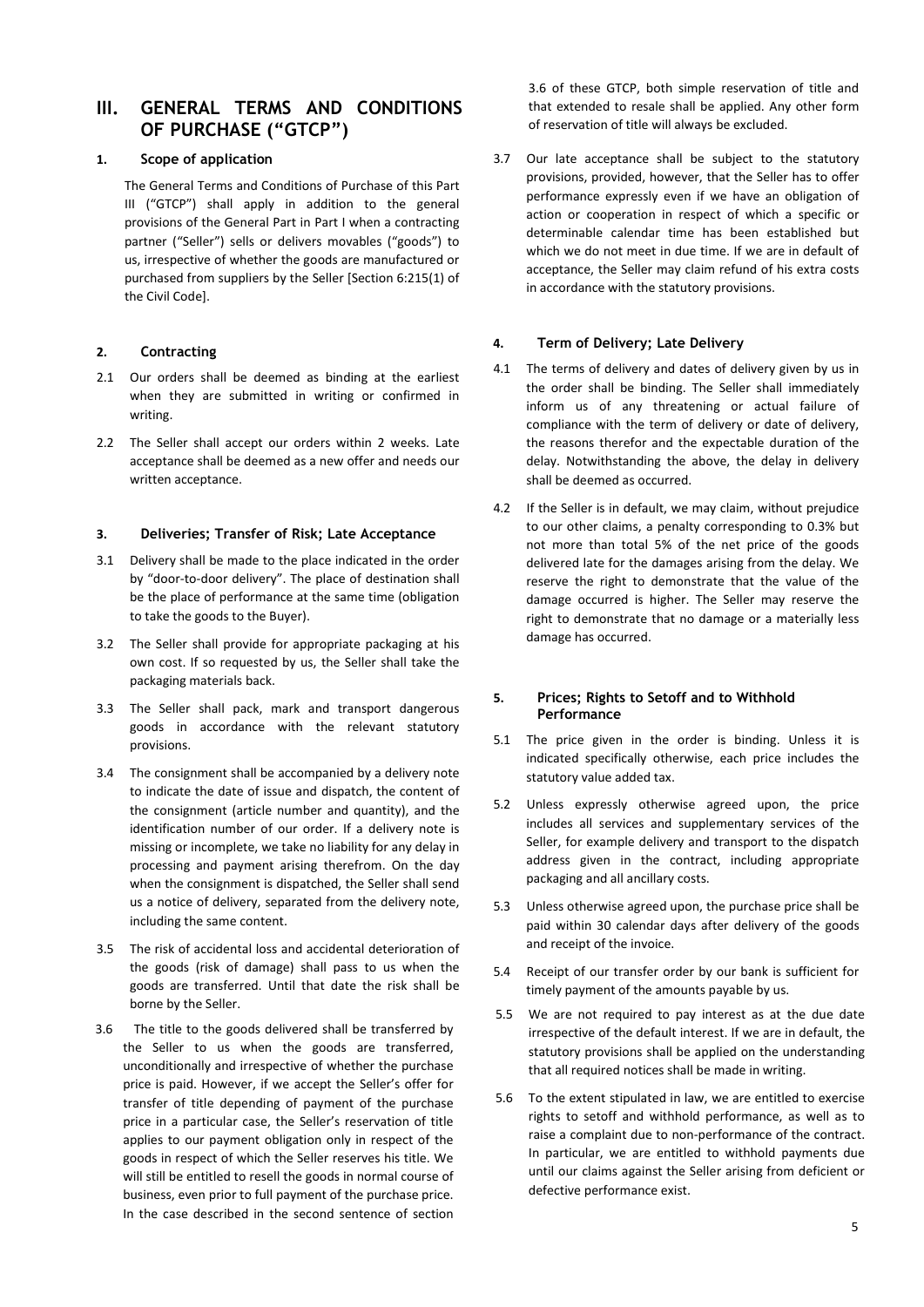5.7 The Seller shall not be entitled to enforce the right to setoff or withhold performance, except if his counterclaim is not contested or the court has legally and finally established it.

### 6. Warranty Rights

- 6.1 Unless we provide otherwise, our rights applicable in the case of material defects and legal defects shall be subject to the statutory provisions.
- 6.2 In deviation from the second sentence of Section 6:157(1) of the Civil Code, we are entitled to raise claims for defects with no restriction even if the defect was unknown to us at the time of conclusion of the contract due to gross negligence.
- 6.3 Our obligations of inspection of and objection to the goods at the time of their acceptance shall be subject to the following conditions: our obligation of inspection is limited to the defects that become evident during external inspection of the goods received, including delivery notes (e.g. damages during transport, defective and short deliveries), or that can be ascertained during our quality inspection when the random sampling procedure is conducted. In addition, it depends on to what extent the inspection can be carried out during normal course of business taking the circumstances of the particular case into consideration. It shall not affect our obligation to notify defects.
- 6.4 Acceptance or approval of the samples or sample pieces submitted cannot be construed as our waiver of our warranty claims.
- 6.5 The costs incurred by the Seller in connection with inspection and subsequent performance shall be borne by the Seller, even if it appears that actually defects existed. Our liability for damages exists unchanged even if a request for elimination of defects is unreasonable; however, in this respect we are held liable only if we have recognized, or due to gross negligence, we have not recognized the lack of conformity.
- 6.6 If the Seller fails to meet his obligation of subsequent performance (at our discretion by repairing the defect or delivering a new product) within the appropriate time limit, we are entitled to repair the defect ourselves and to claim refund of the costs incurred by the Seller in connection therewith. We reserve the right to enforce further claims, in particular claims for damages. No period of grace needs to be set if the Seller's subsequent performance fails or it cannot be expected of us (e.g. due to special urgency, imminent threat to operational safety or imminent threat of disproportionate damage); we will inform the Seller of such circumstances immediately.
- 6.7 In deviation from Section 6:163(1) of the Civil Code, the general limitation period of claims arisen due to defects shall be 3 years from the passing of risk.
- 6.8 The limitation periods for the rights arising from a purchase, including their extension under section 6.7 of the GTCP above, shall apply to all claims relating to

contractual defects. In the event we are entitled to raise also non-contractual claims for damages due to a defect, then the ordinary, statutory limitation period under Section 6:22(1) of the Civil Code shall apply, except if application of the limitation periods for the rights arising from a purchase results, in particular cases, in a longer limitation period.

# 7. Liability

- 7.1 Unless the contrary results from these GTCP, the Seller shall be held liable in accordance with the statutory provisions.
- 7.2 We will bear unlimited liability only for damages caused wilfully or by gross negligence and, in the case of minor negligence, we will bear liability if it results in the injury to life, health and/or physical integrity. Apart from this, our liability for minor negligence is excluded, except if we have infringed a material contractual obligation. Material contractual obligations shall mean those the fulfilment of which is a precondition for appropriate implementation of the contract and in respect of which the contracting partner should and may rely on fulfilment. However, our liability for negligent breach of a material contractual obligation is limited to foreseeable damages characteristic of the contract.
- 7.3 The limitations and exclusions of liability under section 7.2 of these GTCP above apply also to our noncontractual liability.

## 8. Supplier's Counterclaim

- 8.1 In addition to claims for defects, we will be entitled to exercise our statutory rights to counterclaim within the supplier chain with no restriction. In particular we are entitled to claim the Seller's subsequent performance of exactly the same type as we have to provide, as the case may be, to our Buyer.
- 8.2 Our claims arising from a supplier's counterclaim will apply even if the goods have been further processed, for example, installed into another product, by us or another recipient before sale.

## 9. Manufacturer's Liability

- 9.1 If the Seller is liable for damages to the products, he shall be obliged to exempt us from third-party claims if the reason therefor falls within his scope of control and operation and he bears the liability himself in that external legal relationship.
- 9.2 Within his scope of obligation of exemption, the Seller shall reimburse the costs and expenses arising from or in connection with the employment of third parties, including the recall measures implemented by us. To the extent it is possible and expectable, we will inform the Seller of the content and scope of the recall measures and provide him an opportunity to make comments. It shall not affect further statutory claims.
- 6 9.3 The Seller shall take out and maintain a product liability insurance up to a lump-sum amount of EUR 10 million per personal injury and material damage.